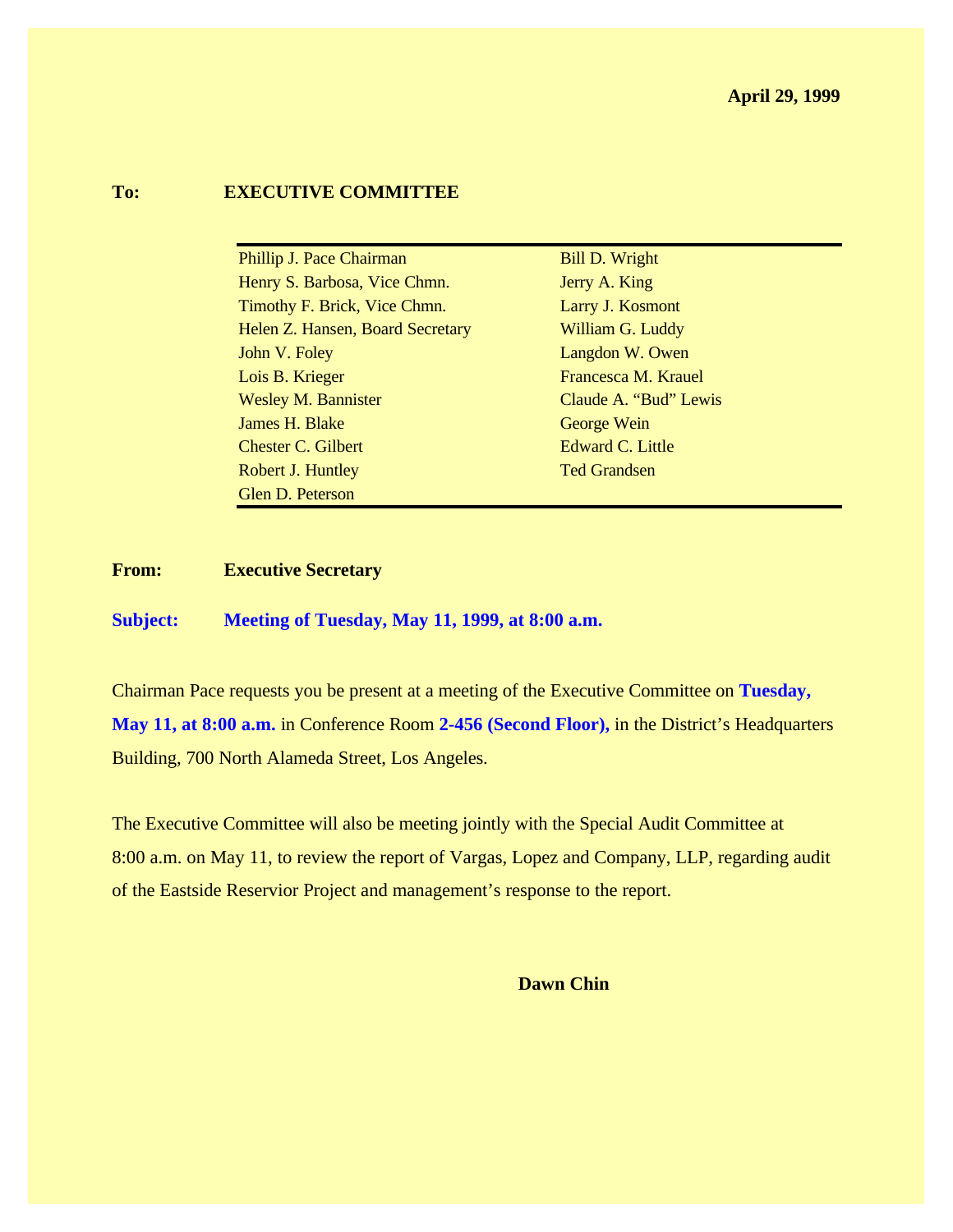# **AGENDA**

# **JOINT MEETING OF THE EXECUTIVE COMMITTEE AND SPECIAL AUDIT COMMITTEE WITH BOARD OF DIRECTORS\***

# **May 11, 1999**

#### **8:00 AM**

MWD Headquarters Building • Room 2-456 • 700 North Alameda Street • Los Angeles, CA 90012

**\*The Metropolitan Water District's Executive and Special Audit Committees joint meeting is noticed as a joint committee meeting with the Board of Directors for the purpose of compliance with the Brown Act. Members of the Board who are not assigned to the Executive Committee and the Special Audit Committee may attend and participate as members of the Board, whether or not a quorum of the Board is present. In order to preserve the function of the committee as advisory to the Board, members of the Board who are not assigned to the Executive Committee and the Special Audit Committee will not vote on matters before the Executive Committee and the Special Audit Committee.**

#### **1. ADDITIONS TO THE AGENDA** (As required by Gov. Code, § 54954.2(b).)

### **2. OPPORTUNITY FOR MEMBERS OF THE PUBLIC TO ADDRESS THE COMMITTEE ON MATTERS WITHIN THE COMMITTEE'S JURISDICTION** (As required by Gov. Code, § 54954.3(a).)

#### **3. BOARD INFORMATION ITEMS**

- 10-27 Report of Vargas, Lopez and Company, LLP, regarding audit of the Eastside Reservoir Project. (Exec.--Info.) **[To be mailed separately]**
- 10-28 Management response to the report of Vargas, Lopez and Company, LLP, regarding the firm's audit of the Eastside Reservoir Project. (Exec.--Info.) [**To be mailed separately]**

### **(END OF JOINT MEETING)**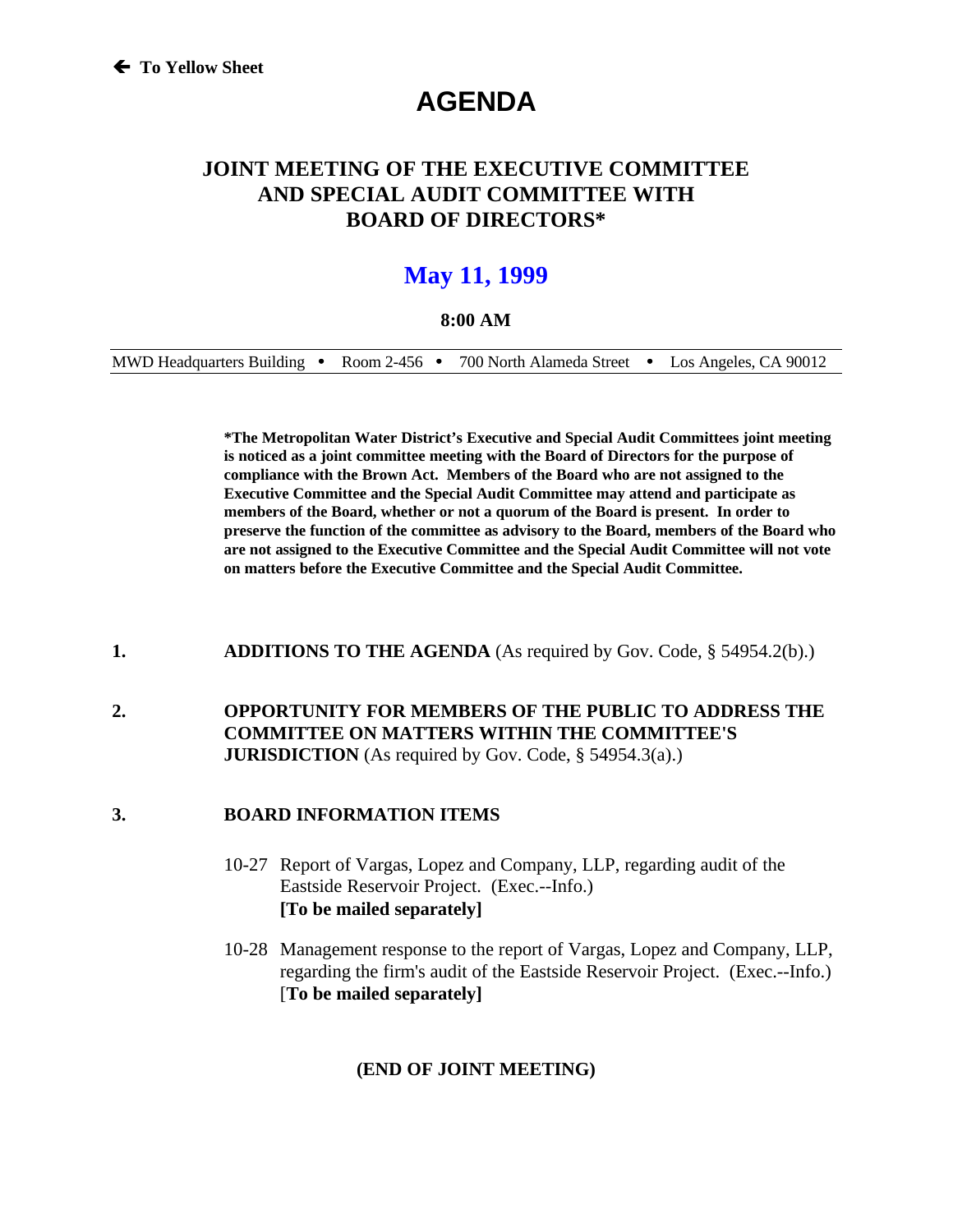# **EXECUTIVE COMMITTEE MEETING**

### **4. ACTIVITY REPORTS OF COMMITTEES AND RESOLUTION OF CONFLICTS**

### **5. OTHER MATTERS**

6H. Report on Colorado River matters, including negotiations to develop a California plan for river operations, settlement of the San Luis Rey water rights dispute, Salton Sea issues, and matters pertaining to the Southwest Center for Biological Diversity v. United States Bureau of Reclamation, U.S. Dist. Court Case No. CIV 97-0786 PHX (EHC). (Exec., WP&R) **[Conference with Real Property Negotiator and Legal Counsel-- Existing Litigation; Agency Negotiator: Paul Cunningham; Negotiating Parties: United States Department of the Interior, State of California, State of Nevada, State of Arizona, Palo Verde Irrigation District, Imperial Irrigation District, Coachella Valley Water District, Los Angeles Department of Water and Power, San Diego County Water Authority, Colorado River Indian Tribes Coalition, San Luis Rey Settlement Parties; Property: Water Rights, Colorado River Allocations; Under Negotiation: Price and Terms; to be heard in closed session pursuant to Gov. Code §§ 54956.8 and 54956.9(a)]**

### **6. CONSENT CALENDAR ITEMS - ACTION**

8-7 Approve membership in the Los Angeles County Economic Development Corporation with annual dues of \$10,000. (Exec.--Action)

## **7. OTHER BOARD ITEMS - ACTION**

- 6C. Committee appointments. (Exec.)
- 6D. Authorize preparation of Commendatory Resolution for former Director William T. O'Neil. (Exec.)
- 6E. Authorize preparation of Certificate of Appreciation for former General Manager John R. Wodraska. (Exec.)
- 9-8 Appropriate \$3,000,000 for implementation of the Lake Skinner Water Quality Protection Plan. (Exec.)
- 9-9 Establish unrepresented managers' performance rating for 1998-99. (Exec.)